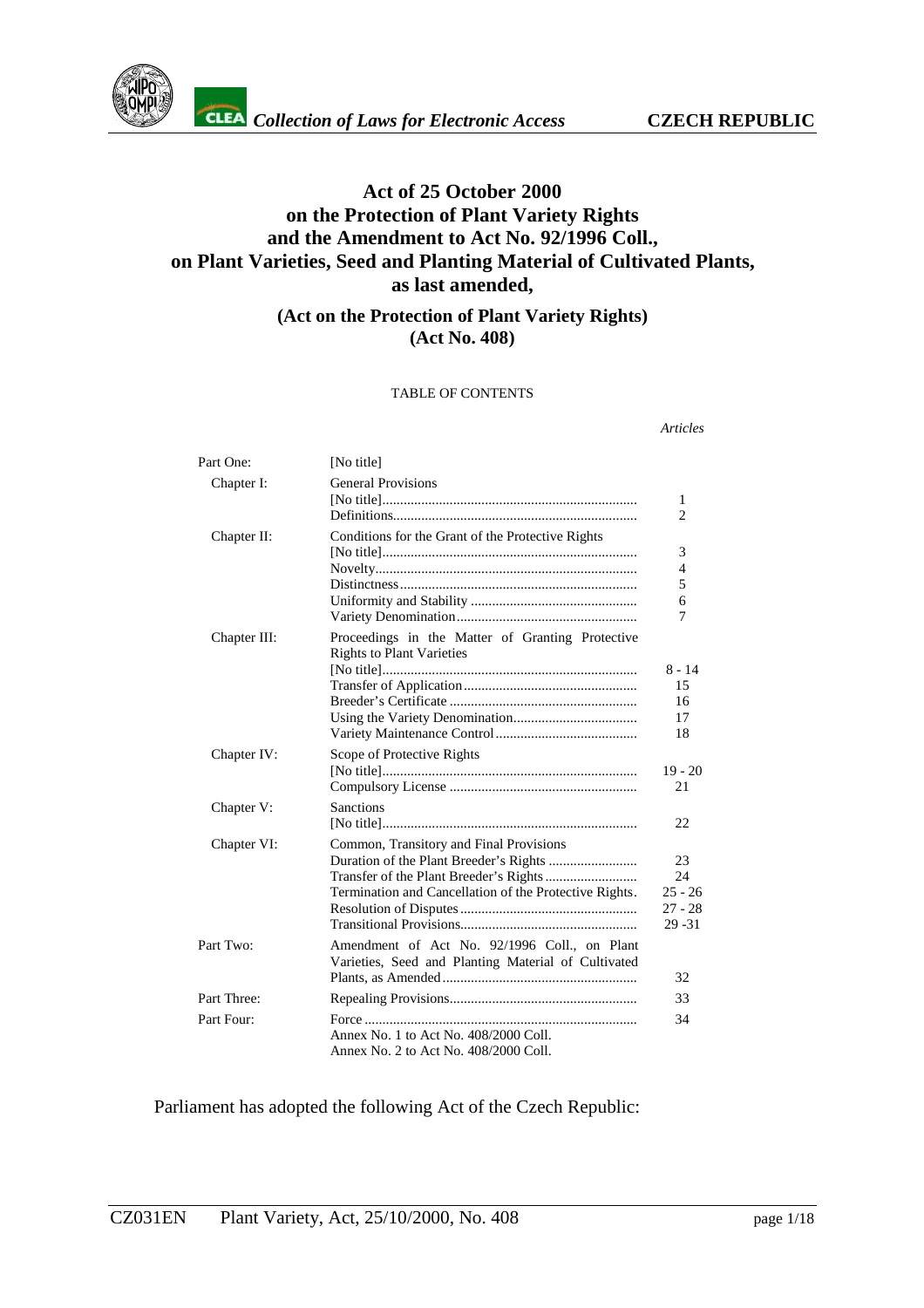

# PART ONE

#### **Chapter I General Provisions**

**1.** This Act regulates

(*a*) the rights and obligations with respect to new plant varieties,<sup>[2](#page-17-0)</sup>

*(b)* the powers and role of state administration authorities in the field of protective rights to varieties,

*(c)* the proceedings for the grant of plant variety rights,

*(d)* the control of variety maintenance, and

*(e)* the imposition of sanctions for infringement of obligations stipulated by this Act.

#### *Definitions*

**2.** For the purposes of this Act

*(a)* protective rights means rights and obligations to plant varieties resulting from an effective decision of the Central Institute for Supervising and Testing in Agriculture (hereinafter "the Institute"),

*(b)* holder means the breeder who has been granted protective rights to the variety, or his successor in title,

*(c)* breeder means the natural or legal person, who bred, or discovered and improved (hereinafter "created") a variety or the person for whom someone else created a variety as part of fulfilment of tasks in relation to an employment contract or another similar relationship, unless a written agreement stipulates otherwise; legal successor of the breeder shall also be considered as breeder,

*(d)* protected variety means the variety protected by protective rights granted pursuant this Act,

*(e)* member country means a Member State of the International Union for the Protection of New Varieties of Plants.<sup>[3](#page-17-0)</sup>

*(f)* list means the list of applications for the grant of protective rights to a variety in which the specifications pursuant to Article 9 *(a)* to *(c)* shall be entered,

*(g)* small grower means grower operating in agricultural production on arable land at a maximum area set dawn in Annex 2 of this Act.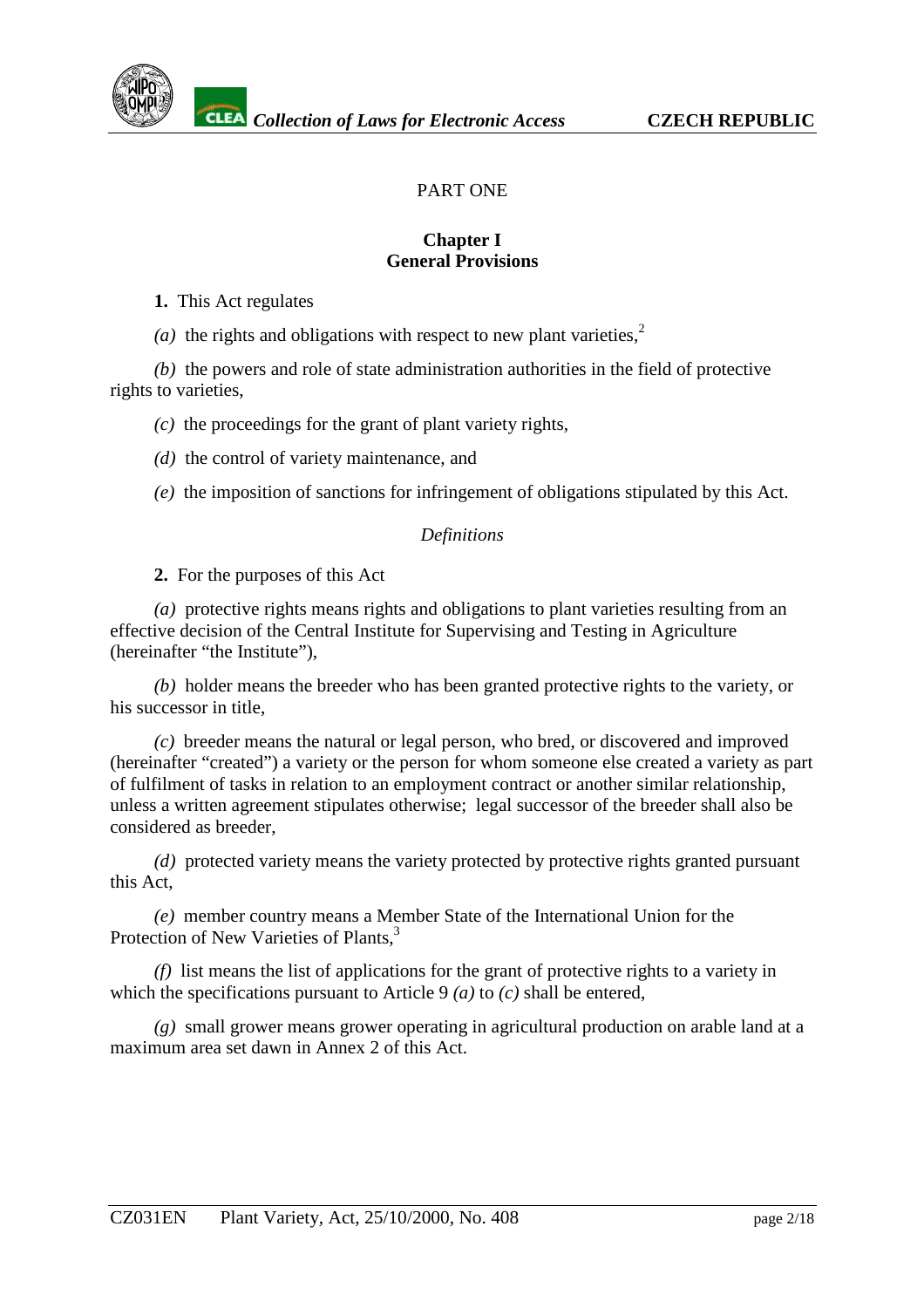

#### **Chapter II Conditions for the Grant of the Protective Rights**

**3.**—(1) The protective right may be granted to varieties of all plant genera and species, including hybrids between genera and species (hereinafter "varieties").

(2) The protective right may be granted to the variety which satisfies conditions of

- *(a)* novelty,
- *(b)* distinctness,
- *(c)* uniformity, and
- *(d)* stability.

(3) The variety denomination must comply with the conditions laid down by this Act (Article 7).

(4) Protective rights shall be conferred and obligations relating to their grant shall be stipulated by the Institute if the criteria specified by this Act are satisfied.

#### *Novelty*

**4.**—(1) The variety shall be deemed to satisfy the condition of novelty if, at the day of filing of the application for grant of protective rights the propagating material<sup>[4](#page-17-0)</sup> or material from the variety harvest (hereinafter the "harvested material") has not been sold or otherwise disposed of to others by or with the consent of the breeder, for purposes of exploitation of the variety

*(a)* in the territory of the Czech Republic earlier than one year before the application has been filed, or

*(b)* outside the Czech territory earlier than four years before the application has been filed or, in the case of trees or of vines, earlier than six years before the application has been filed.

(2) The following shall not be deemed to be a disposal of the variety to others within the meaning of paragraph 1:

*(a)* if the breeder supplies propagating or the harvested material of the variety

1. in order to fulfil statutory duties, $5$  or

2. to others based on a contractual relation solely for the purpose of production, propagation, conditioning or storage, provided the breeder preserves the exclusive right of disposal of the variety material; should, however, the propagating material of the variety be repeatedly used for the production of a hybrid variety, the material of which is sold or otherwise disposed, such use of the propagating material of the variety shall be deemed to be a disposal of the variety to others for purposes of exploitation of the variety, or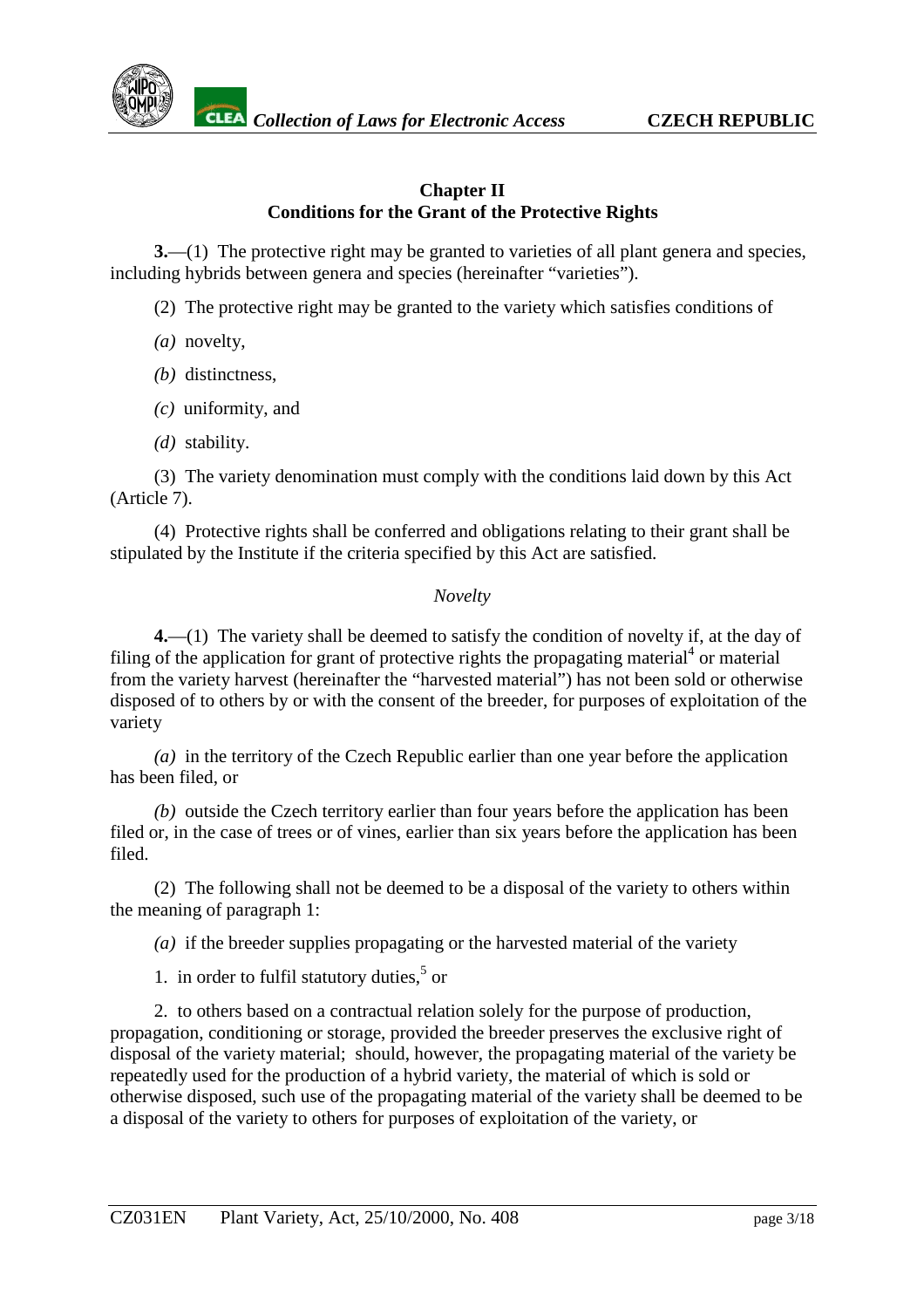

*(b)* if the breeder sells or otherwise provides, without reference to the variety, to a third person propagating or harvested material which has been produced from plants grown for experimental purposes or for the creation of other plant varieties and which is not used for further propagation, or

*(c)* if the breeder had displayed the variety at an international exhibition in compliance with an international treaty.<sup>[6](#page-17-0)</sup>

## *Distinctness*

**5.**—(1) The variety shall be deemed to satisfy the condition of distinctness if it is clearly distinguishable from any other variety whose existence is a matter of common knowledge as of the date of the filing of the application for grant of protective rights by reference to the expression of at least one characteristic resulting from its genotype or combination of genotypes.

(2) The following varieties shall be deemed to be of matter of common knowledge

*(a)* protected in the Czech Republic or abroad,

(b) entered in the official plant variety register<sup>[7](#page-17-0)</sup> in the Czech Republic or a similar register abroad,

*(c)* in respect of which an application for grant of protective rights or for entry in the plant variety register has been filed in the Czech Republic provided the application will led to the granting or entering,

*(d)* in respect of which an application for grant of protective rights or for entry in the plant variety register has been filed abroad, provided the application will led to the granting or entering, or

*(e)* offered for sale or sold in the Czech Republic or abroad.

## *Uniformity and Stability*

**6.** The variety shall be deemed to satisfy the conditions of uniformity and stability if it meets the features stipulated in a special legal regulation<sup>4</sup>.

## *Variety Denomination*

**7.**—(1) The same variety denomination shall be used for an identical variety in the Czech Republic and any other contractual<sup>7</sup> or member country. It shall not be applicable if the denomination contradicts the provisions of paragraph 2.

(2) A designation may not be used as a variety denomination if

*(a)* it consists solely of figures, except where this is an established practice for designating varieties,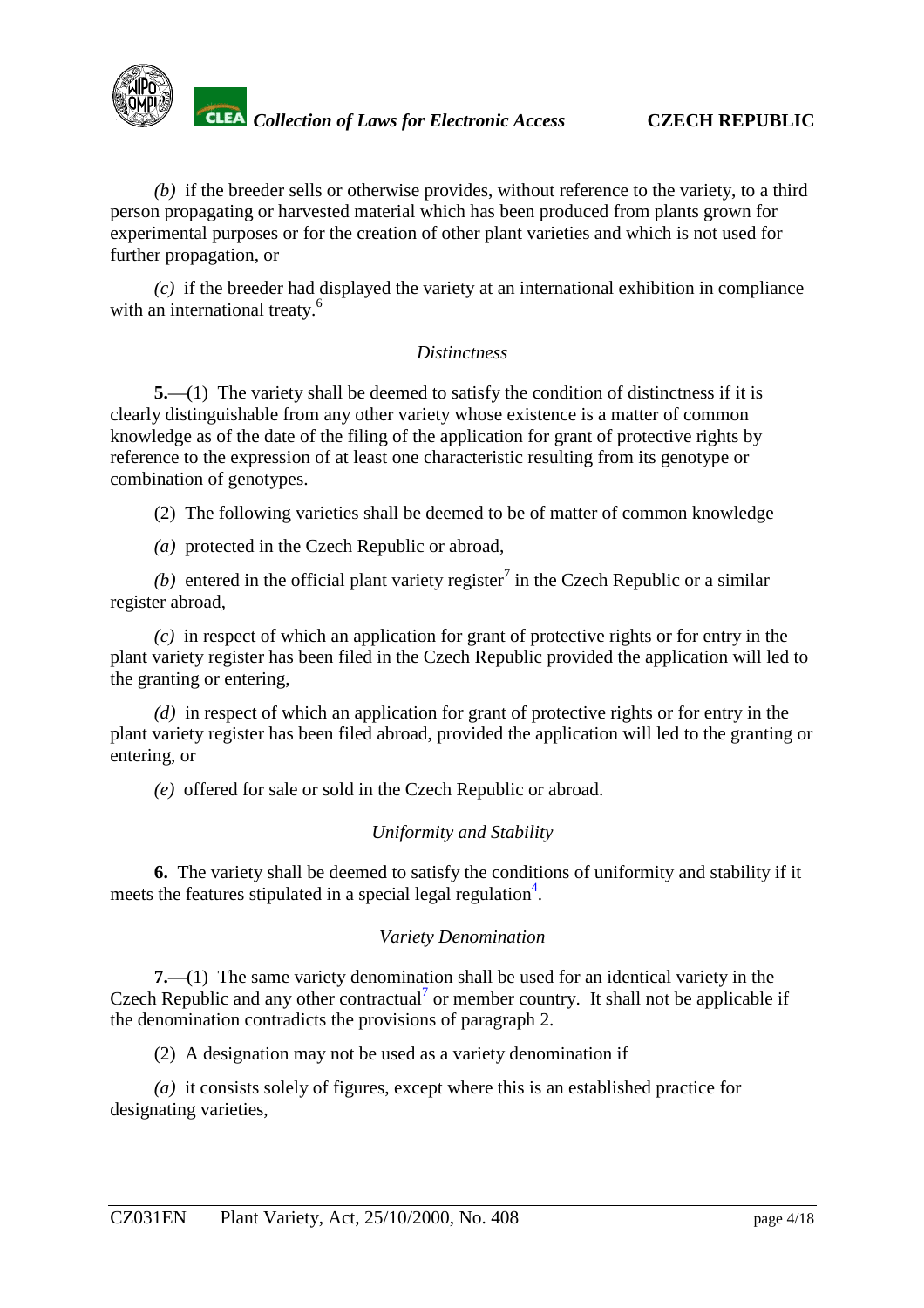*(b)* it is identical or may be confused with the denomination of another variety of the same or of a closely related species in the Czech Republic, a contractual or a member country,

*(c)* it liable to mislead evoking false impressions concerning the value, characteristics or origin of the variety or the identity of the breeder,

*(d)* it is identical to or may be confused with a trademark, appellation of origin or geographical indication for the same or similar products or otherwise infringing the rights or safeguarded interests of other persons,

*(e)* it is unsuitable for linguistic reasons.

#### **Chapter III Proceedings in the Matter of Granting Protective Rights to Plant Varieties**

**8.**—(1) Breeder who is a citizen of the Czech Republic or is a legal person having its registered office in the Czech Republic or who is a national or a legal person having its registered office in a member or contractual country (hereinafter "the applicant") may file an application for granting protective rights to a plant variety (hereinafter "the application"). An application may be filed jointly by several applicants.

(2) The Institute may grant the eligibility for filing the application to persons who do not qualify under the provisions of paragraph 1, provided:

*(a)* they are citizens of a country which provides similar protection of plant varieties of the same botanical taxon to persons from member or contractual countries, or

*(b)* they are legal persons having a registered office in a country which provides similar protection of plant varieties at the same level of botanical classification to persons from member or contractual countries.

**9.** The application must contain the following

*(a)* the applicant's name, surname and permanent residence address provided he is a natural person or in case of a legal person, its business name, registered office and legal form.

*(b)* the plant genus denomination in Latin and Czech or another level of botanical classification, if appropriate,

*(c)* the proposed variety denomination or its provisional designation,

*(d)* information about all previous applications seeking protection in the past for the variety in question,

*(e)* information on previous exploitation of the variety,

*(f)* the variety description.

**10.** Protective rights to a variety may be granted to a breeder who filed an application for granting such rights with the Institute. Should more than one breeder have jointly participated in the variety creation, the granted protective rights to such protected variety shall be shared equally, unless stipulated otherwise in a written agreement between them.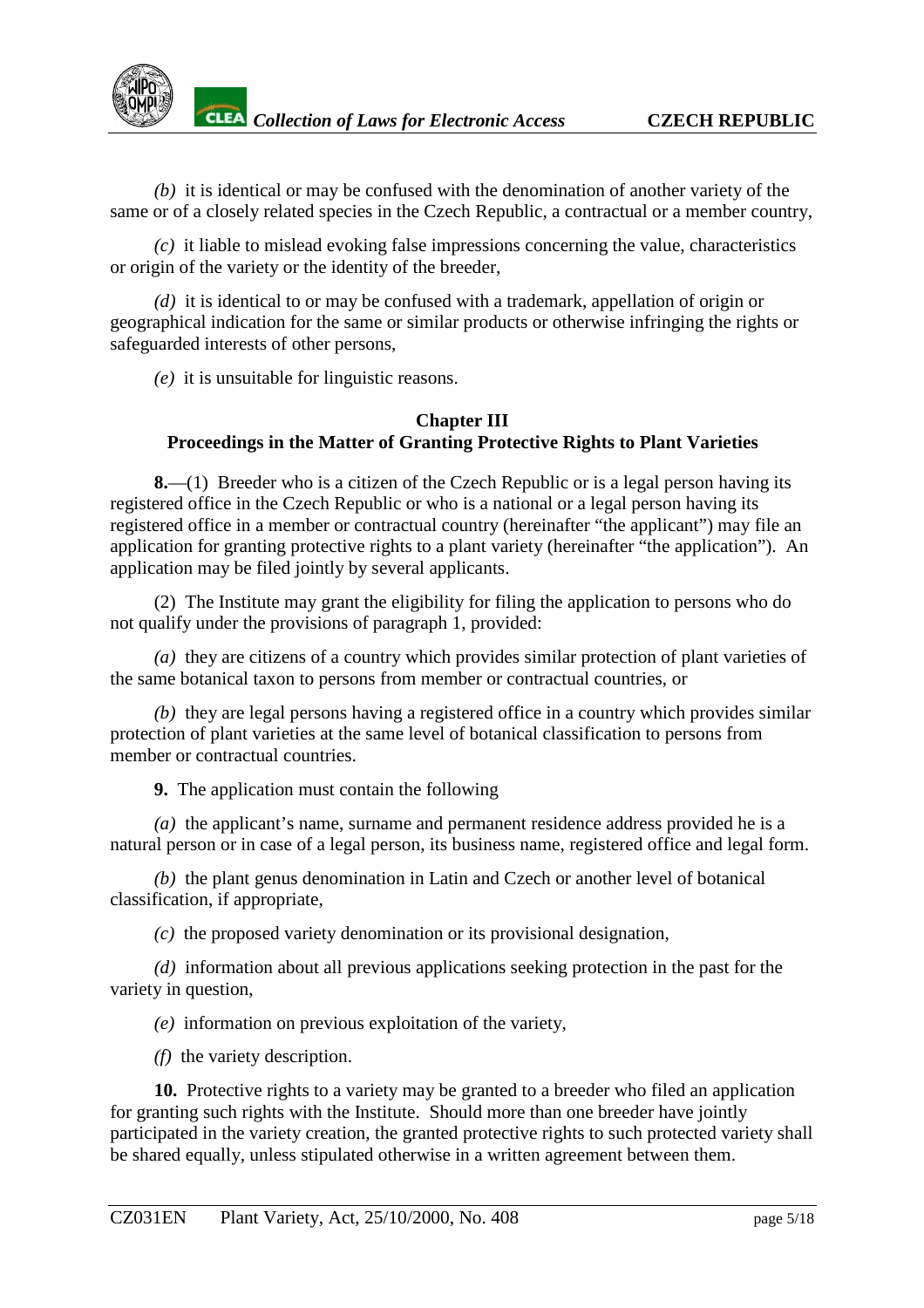**11.**—(1) The Institute shall enter the application in the list of applications in succession by delivery date and will examine whether the variety may be subject to protective rights, whether there are no obstacles hindering further proceedings for granting protective rights and whether an administrative fee has been paid.

(2) Should the application not comply with the details and requirements stipulated by this Act or should obstacles exist hindering further proceedings, the Institute will invite the applicant to make corrections. If the applicant fails, within the time limit, to correct defects, the Institute shall halt the proceedings, provided the applicant has been notified of such consequence in the above invitation.

**12.**—(1) If more applications for granting the protective rights to the same variety have been filed with the Institute, such right may only be granted to one applicant, i.e. the one, whose application was submitted first; the priority right resulting from an earlier filing of the application in any member country must be honoured, provided further conditions specified by this Act have been met.

(2) Should the applicant file an application in another member country prior to filing an application in the Czech Republic, he will enjoy the priority right in respect of filing for the same plant variety in the Czech republic over a period of 12 months of filing his previous application in another member country, provided such right has been exercised in the application filed with the Institute. The priority right will not be taken into account unless within three months of filing the application with the Institute, the applicant submits a certified copy of his previous application filed in another member country.

**13.**—(1) The Institute will publish the following information in the Bulletin of the Ministry of Agriculture (hereinafter "the Bulletin"):

*(a)* information on applications filed in succession by filing date including information regarding the applicants [Article 9 *(a)*],

*(b)* change to the proposed variety denomination or the proposed variety denomination, if the application included only a provisional designation [Article 9 *(c)*].

(2) Anyone may object with the Institute against:

*(a)* a filed application, by the latest until the decision under Article 11 (2) or Article 16 has been issued,

*(b)* the proposed variety denomination, by the latest within three months of its publication in the Bulletin.

(3) Objections under paragraph 2 will be resolved by the Institute by the latest until the decision under Article 11 (2) or Article 16 has been issued. The Institute makes the decisions on objections; no appeal lies against such decision.

**14.**—(1) After all details and requirements under Article 11 (1), have been complied with, the Institute will examine whether the plant variety meets the conditions of being novelty, distinctness, uniformity and stability and whether the proposed variety denomination complies with the conditions stipulated under Article 7. Compliance with the requirements of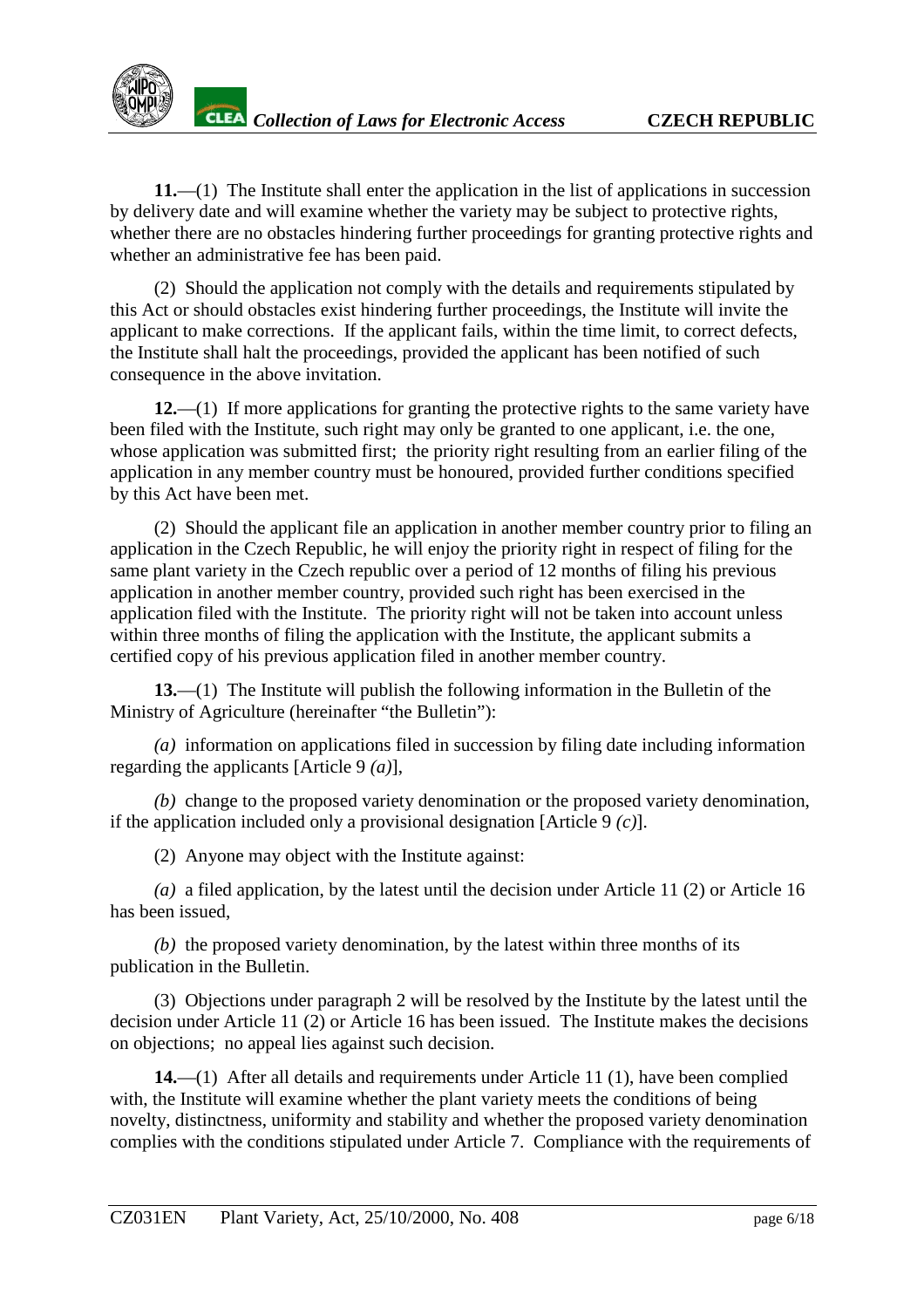distinctness, uniformity and stability is ascertained using field and laboratory tests. When examining the plant varieties to ascertain compliance with the conditions of being clearly distinguishable, uniform and stable, the Institute may use the results of examinations performed by professional institutions abroad.

## (2) The applicant shall be obliged

*(a)* to provide to the Institute the plant material necessary for the examination of the variety according to paragraph 1, within a reasonable period prescribed by the Institute,

*(b)* to reimburse the Institute for expenses incurred in connection with the performance of special acts during the proceedings for granting plant breeder's rights.

## *Transfer of Application*

**15.** During the proceeding for granting plant breeder's rights, the application can be transferred to another person only with the applicant's consent.

## *Breeder's Certificate*

**16.**—(1) The Institute shall grant the applicant the plant breeder's right to a plant variety and shall approve the proposed variety denomination by the issuance of a breeder's certificate, provided all conditions stipulated by this Act have been met <sup>[8](#page-17-0)</sup>otherwise the proceeding shall be terminated.

(2) The breeder's certificate shall include the denomination of the species to which the plant variety belongs, variety denomination, name, surname, permanent residence address or business name, registered office and legal form of the holder. The certificate will also include the plant variety description prepared on the basis of the results of tests of distinctness, uniformity and stability.

## *Using the Variety Denomination*

**17.**—(1) Everyone offering or providing for use material of the protected plant variety or variety under Article 19 (4), is obliged to use the approved variety denomination. Should this variety denomination be used in a written form together with a trademark, brand or other specification, it must be clearly distinguishable from such specification.

(2) Denomination of a protected variety or a variety protected in another member country or denomination, which may be confused with such denomination, may not be used for another variety of the same or related species.

(3) The provisions of paragraph 1 and 2 shall apply also for the period after the termination of the plant breeder's right duration.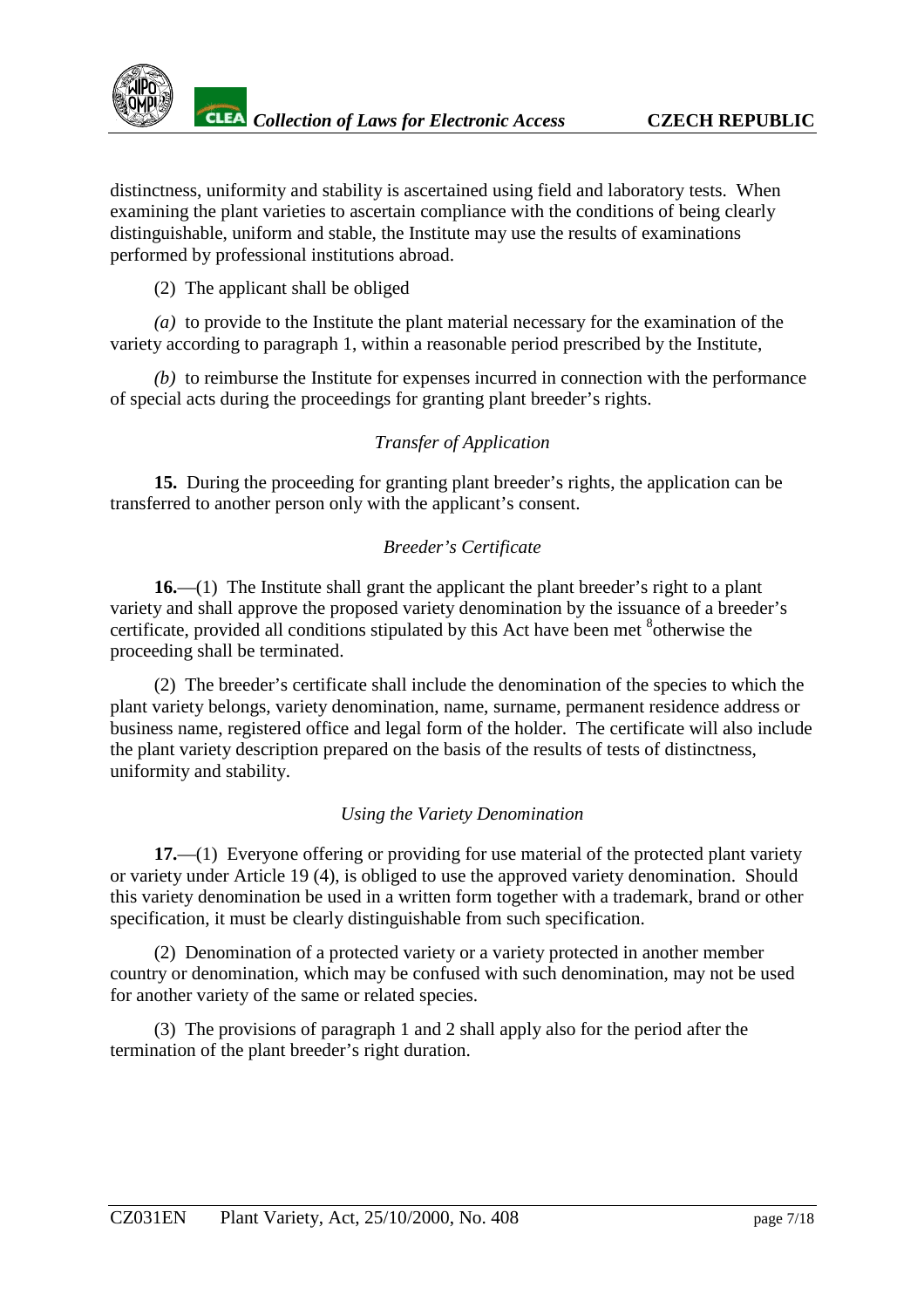

## *Variety Maintenance Control*

**18.**—(1) The holder shall be obliged to ensure the maintenance of the protected variety over the entire period of the plant breeder's right duration to make sure that the characteristics specifying the variety remain unchanged.

(2) The Institute performs verification testing to control the maintenance of the protected variety. The execution of this control is regulated by a special  $Act^8$ , unless this Act stipulates otherwise.

(3) The employees of the Institute entrusted with the execution of control are entitled to enter grounds, companies and their branch offices, premises, establishments and facilities in which the holder or a person entrusted by him handles the protected variety, and request from such persons necessary documentation, information and co-operation for a smooth and fast performance of control including allowing them to take necessary quantity of control samples of material of the protected variety. Samples are provided free of charge.

(4) Upon request by the Institute, the holder is also obliged to deliver free of charge and within reasonable time limit specified by the Institute, material of the protected plant variety required for the performance of control tests.

#### **Chapter IV Scope of Protective Rights**

**19.**—(1) The holder has the sole authority to use the protected variety consisting of the right to exploit the propagating material of such variety as follows:

- *(a)* production or propagation,
- *(b)* conditioning for the purpose of propagation,
- *(c)* offering for sale,
- (*d*) sale or other marketing<sup>9</sup>
- *(e)* export,
- *(f)* import,
- *(g)* stocking for the purposes specified under letters *(a)* to *(f)*.

(2) The holder may provide his consent with the use of the protected variety (hereinafter "the license") to a third person; the license is provided in writing and must include an agreement on the license charge.

(3) The provisions of paragraph 1 and 2 also relate to the harvested material of the protected variety, including whole plants and their parts, if acquired from the propagating material of the protected variety without a license provided by the holder who could not exercise these rights in respect of the above propagating material.

(4) The provisions of paragraph 1 to 3 also relate to: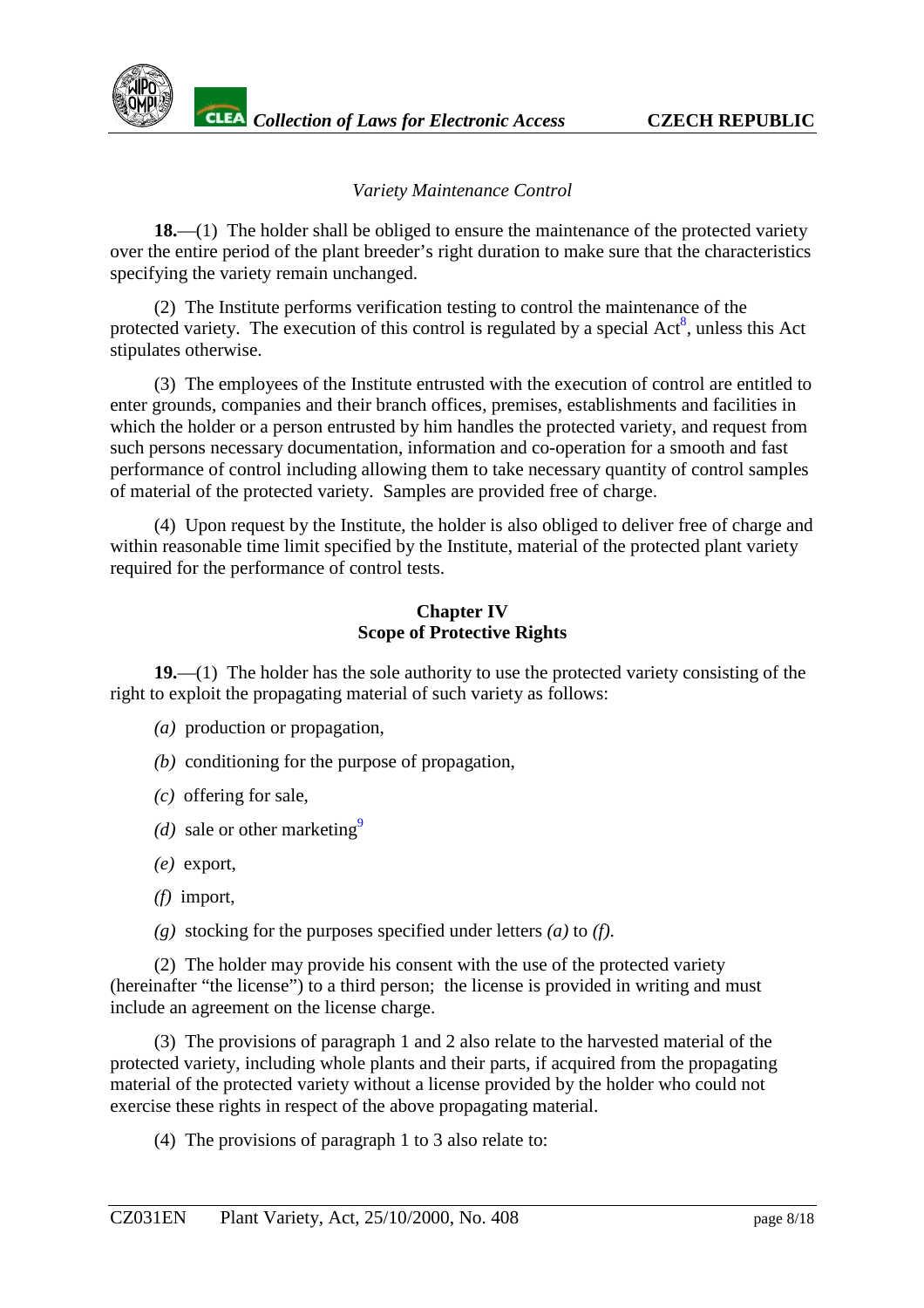- *(a)* varieties essentially derived from the protected variety,
- *(b)* varieties which are not distinct from the protected variety,
- *(c)* varieties whose production requires the repeated use of the protected variety.

(5) If the protected variety itself is a essentially derived variety, the exclusive right to such variety held by the holder does not include varieties derived from such variety.

(6) Varieties shall be considered as essentially derived from another variety (hereinafter "the initial variety"), if:

*(a)* they are predominantly derived from the initial variety or from a variety which itself is essentially derived from the initial variety,

*(b)* are distinct from the initial variety, and

*(c)* except for the differences which result from the act of derivation, it conforms essentially to the initial variety in the expression of characteristics resulting from the genotype or the combination of genotypes of the initial variety.

(7) Essentially derived varieties may be obtained, in particular, by the selection of a natural or induced mutation or of a somaclonal variant, the selection of a variant individual from plants of the initial variety, backcrossing, or transformation by genetic engineering methods.

(8) If a essentially derived variety is a protected variety, then the right of the holder right to the initial variety is limited with respect to this essentially derived variety to the extent of providing the license for the variety use to the holder to this variety. The holder to a essentially derived variety may use this variety only provided he has a license issued by the holder to the initial plant variety.

(9) The following exploitation of the propagation material shall not constitute a breach of the protective rights (paragraph 1)

*(a)* performed for research,

*(b)* performed with the aim to create additional varieties including exploiting such varieties except for varieties under paragraph 4,

*(c)* performed for own use of a natural person.

(10) In respect of plants specified in Annex 1 of this Act, persons<sup>10</sup> operating in agricultural production (hereinafter "the growers") shall be entitled to exploit, for the purpose of propagation, without holding a license issued by the holder, to ensure production in their own business[11](#page-17-0) on arable land owned, leased or subleased by them, harvested material acquired on such land through the cultivation of propagating material<sup>3</sup> of a protected variety, except for a hybrid or synthetic variety (hereinafter "farm saved seed").

(11) When exploiting farm saved seed under paragraph 10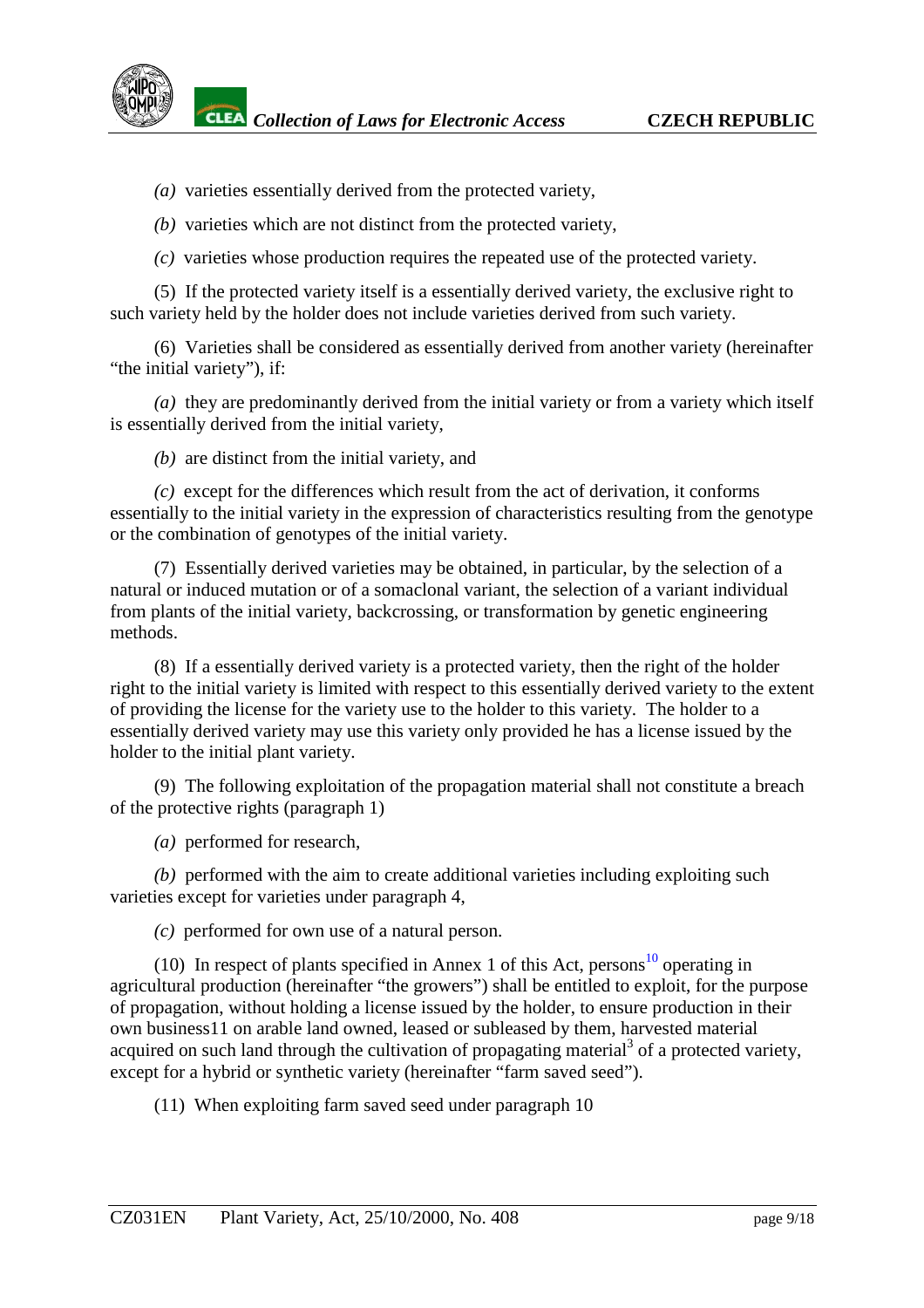

*<u>ZEEA Collection of Laws for Electronic Access* **CZECH REPUBLIC**</u>

*(a)* growers are not limited as to the quantity of their plant production produced on land used by them for the needs of their business $1, 1$ ,

*(b)* growers may process farm saved seed for further sowing and planting either themselves or by suppliers of processing services,[10](#page-17-0) (hereinafter "seed processors"); the alteration must be performed in a manner ensuring that the product submitted for processing is identical with the resulting product,

*(c)* growers are obliged to pay to the holder only reasonable remuneration for the use of farm saved seed which is significantly lower than an arms length price of a licence; the obligation to pay reasonable consideration for the use of farm seed does not apply for small growers.

(12) The holder is entitled to request necessary information in writing from growers and seed processors in relation to the farm saved seed of the variety exploited or altered by them for which protective rights have been granted to the holder.

(13) Growers and seed processors are obliged, upon request, to provide to the holder, information in writing about their name, surname, permanent residence address and identification number in case of natural persons, and business name, registered office, identification number and legal form in case of legal persons.

(14) Seed processors are obliged, upon request, to provide to the holder information in writing about the quantity of farm saved seed delivered to them for processing, as well as the resulting quantity of processed seed, the date and location of processing and identification of the person for whom the processing was performed.

(15) Growers are obliged, upon request, to provide to the holder, information in writing about the scope of use of farm saved seed.

(16) The holders are obliged, upon request, to provide to the breeders information in writing regarding the amount of reimbursement to be requested under paragraph 11 *(c)*.

**20.**—(1) Protective rights do not extend to acts concerning any material of the protected variety or of a variety under Article 19 (4), which was sold or otherwise marketed in the territory of the Czech Republic by the holder or with his consent or the exploitation of any material derived therefrom, unless this represents

*(a)* further propagation of such varieties, or

*(b)* export of material of such varieties which enables their further propagation into a country that does not protect plant varieties of the same plant genus or species to which this variety belongs; this does not apply provided such material is designed for final consumption.

(2) Material of plant variety under paragraph 1 shall be understood as

*(a)* any propagating material of the protected variety,

*(b)* harvested material of the protected variety.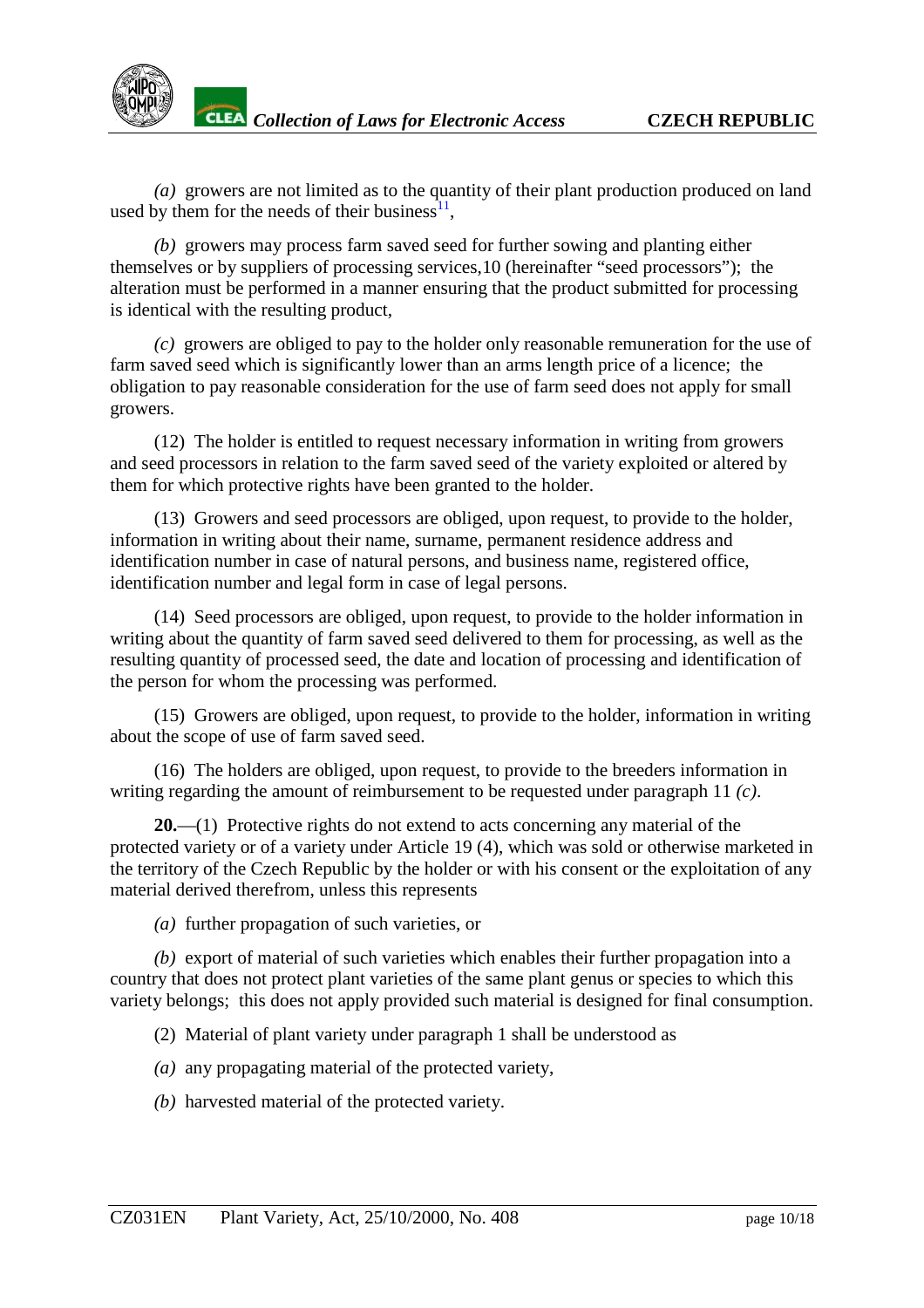

## *Compulsory License*

**21.**—(1) Upon request, the Ministry of Agriculture (hereinafter "the Ministry") may grant a compulsory license for the exploitation of a protected variety in a manner specified under Article 19 (1) to one or more persons, if the holder refuses to issue a license for such exploitation in the required scope and if such exploitation is in public interest. The Ministry shall inform the Institute about the grant of a compulsory license.

(2) When granting a compulsory license, the Ministry shall stipulate the conditions, time limitation and scope of the exploitation including the payment of an appropriate royalty to the holder in respect of such license.

(3) On the expiry of one year after the grant of the compulsory license, each participant of the proceeding for the grant of the compulsory license may request the Ministry in writing to cancel or amend the decision on the grant of the compulsory license. Only a change of circumstances on the basis of which the decision was made may constitute a reason for such request.

(4) The Ministry may grant a compulsory license in respect of an essentially derived variety based on a proposal of the holder to this variety if the holder of the initial variety refuses to provide a license for the exploitation of the essentially derived variety and if such exploitation is in public interest.

#### **Chapter V Sanctions**

**22.**—(1) Any person who violates an obligation stipulated by this Act or who obstructs the execution of control performed under this Act shall be liable to a fine imposed by the Institute, not exceeding CZK 500,000.

(2) When determining the amount of the fine the Institute shall take into account the importance, manner, duration, consequences of the wrongful act and circumstances under which such act occurred.

(3) Proceeding on imposing penalty may be opened by the latest within one year of the day when the Institute established the violation.

(4) Fines are imposed and collected by the Institute. The revenue from the fines represents the Czech Republic's state budget revenue. Fines are levied by the financial office with territorial jurisdiction<sup>12</sup>. Enforcement is performed in accordance with a special legal regulation $13$ .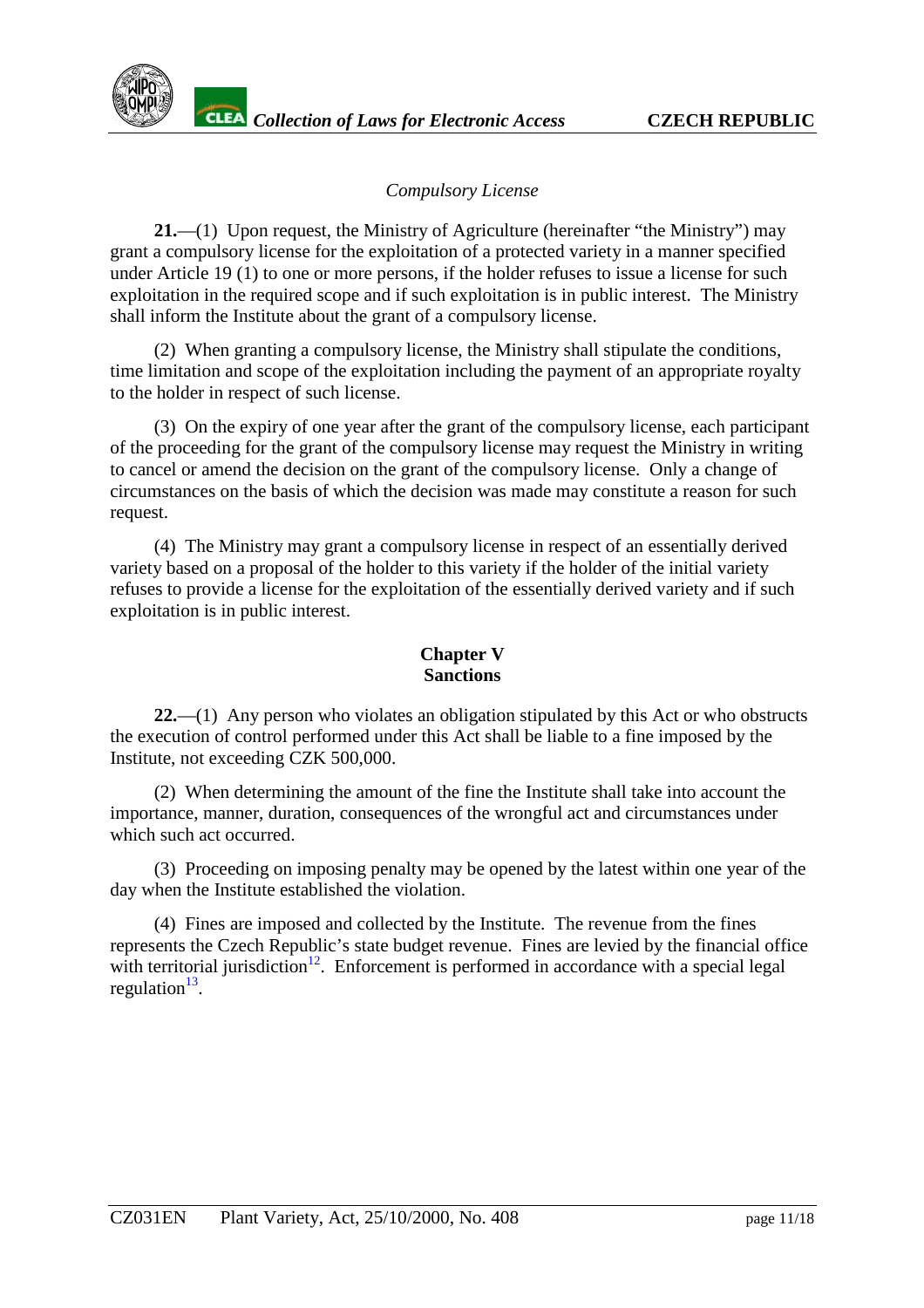## **Chapter VI Common, Transitory and Final Provisions**

## *Duration of the Plant Breeder's Rights*

**23.**—(1) The plant breeder's rights may be maintained until the end of the twenty-fifth year after the year in which the granting of such rights came into effect; for protected varieties of trees, hops, vines and potatoes, the plant breeder's rights may be maintained until the end of the thirtieth year following following the year in which the granting of such rights came into effect.

(2) For the period from filing the application until the granting of plant breeder's rights to a plant variety becomes legally effective, the holder is entitled to a reasonable compensation from each person who during such period exploited the plant variety in a manner which would require granting a license by the holder after such rights have been granted.

## *Transfer of the Plant Breeder's Rights*

**24.**—(1) The holder may transfer the protective rights to the protected plant variety to a third person based on a written contract. If protective rights to the same protected variety belong to more persons, the share in such rights may be transferred to any of the co-holders without consent of the rest of them; a co-holder may transfer his share to a third person only provided none of the other co-holders accepts his written offer for transfer within one month upon its delivery.

(2) Unless this Act stipulates otherwise, the relations between the co-holders shall be governed by the Civil Code.

(3) A contract on the transfer of protective rights to a protected plant variety or on the transfer of a share of protective rights to a protected plant variety becomes effective on the day of its entry to the Register of Protected Plant Varieties kept by the Institute. The Institute will make the entry after the administrative fee under special legal regulation<sup>14</sup> has been paid.

## *Termination and Cancellation of the Protective Rights*

**25.**—(1) The protective rights shall terminate upon the expiry of the period stipulated by this Act or if the holder fails to pay the administrative fee as per the special legal regulation<sup>14</sup> even after a written notification by the Institute within a period specified by the Institute, or if the variety owner renounces his plant breeder's right in writing to the Institute.

(2) Before the expiration of the protective rights the Institute shall terminate such rights if the protected plant variety no longer meets the condition of being uniform and stable or if the holder fails to comply with his obligation under Article 18 (1) or (2).

(3) If it is revealed that at the time of the issuance of the plant breeder's certificate effectively granting protective rights, not all the conditions for their granting have been met,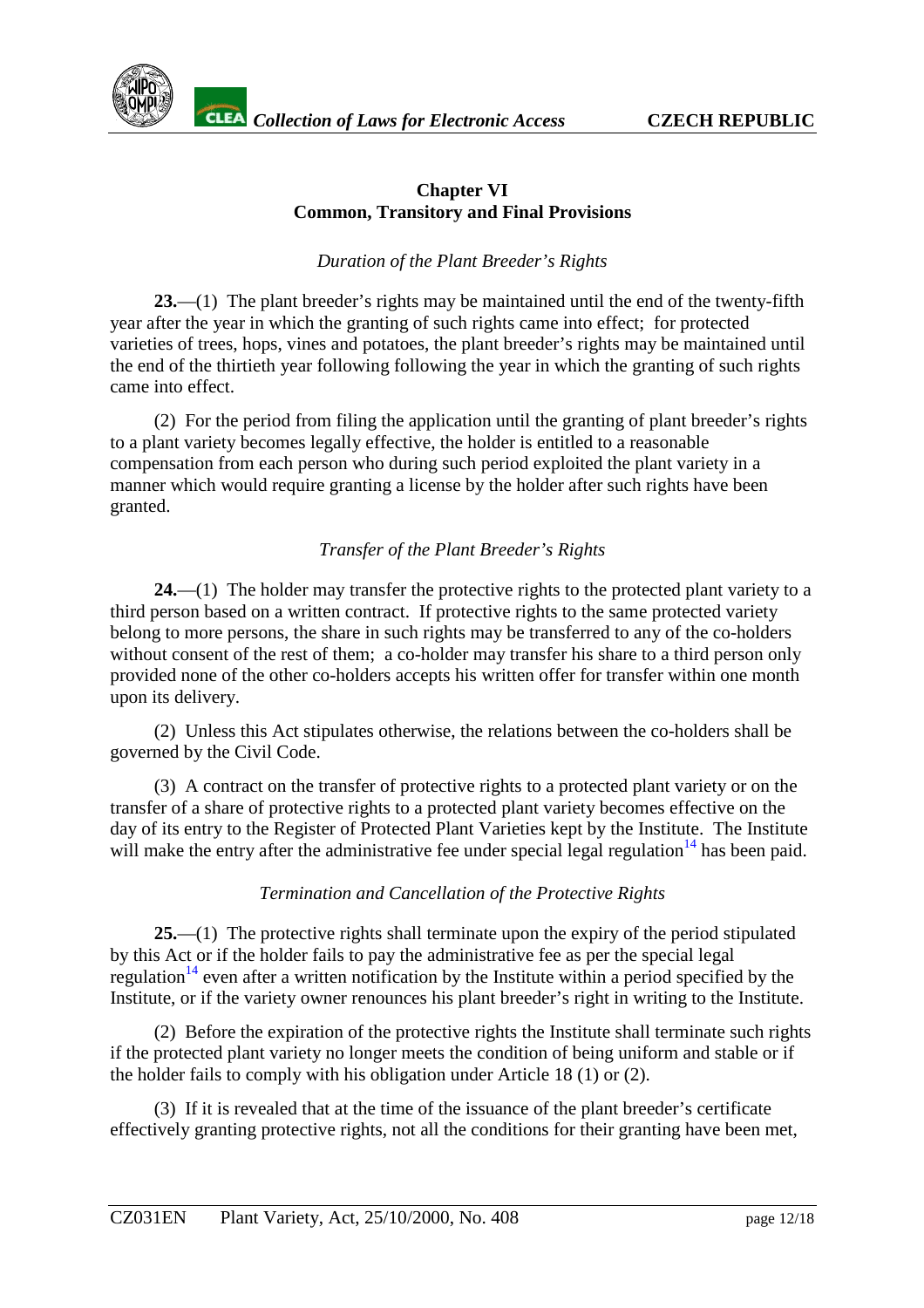

**26.**—(1) The inception, end, cancellation of protective rights, transfer of or any change to protective rights to a protected plant variety, compulsory license, change of name, surname, business name, permanent residence address or registered office of the holder, shall be entered in the Register of Protected Varieties kept by the Institute; information about the above facts is published by the Ministry in the Bulletin.

(2) Upon request by a contractual party, granting a license under Article 19 (2) may also be entered in the Register of Protected Plant Varieties.

#### *Resolution of Disputes*

**27.**—(1) Disputes resulting from legal relations established on the basis of this Act shall be discussed and decided by courts.

(2) In case of an infringement of a right protected under this Act, the person whose right has been threatened or infringed may claim from the infringer to refrain from such acting and correct the defect. If the infringement caused a damage, the damaged is entitled to compensation. In case of non-pecuniary damages the damaged is entitled to reasonable satisfaction which may consist of financial compensation.

(3) Upon request by the damaged person, the respective court may decide that the plant propagating material or harvested material to which the infringement of the exclusive rights of the holder relates and which is held by the person infringing the exclusive rights of the holder shall be destroyed unless the infringement of the right may be corrected in another manner and destruction of plant material would be inadequate to such infringement.

**28.**—(1) Unless this Act stipulates otherwise, the decision-making under this Act shall be governed by the Rules of Administration<sup>15</sup>.

(2) The Institute is entitled to interrupt the proceedings indefinitely if requested by the applicant for serious reasons.

(3) The decision on granting the protective rights will be made by the Institute within three months

*(a)* after the completion of tests required for the decision or after the receipt of the test results performed by other professional institutions, and

*(b)* after the expiration of the objection filing deadline under Article 13 (2) *(b)*.

(4) Appeals against the Institute's decisions shall be decided by the Ministry.

## *Transitional Provisions*

**29.**—(1) Proceedings in the matters of plant variety protection not completed before the effective day of this Act shall be completed in accordance with this Act.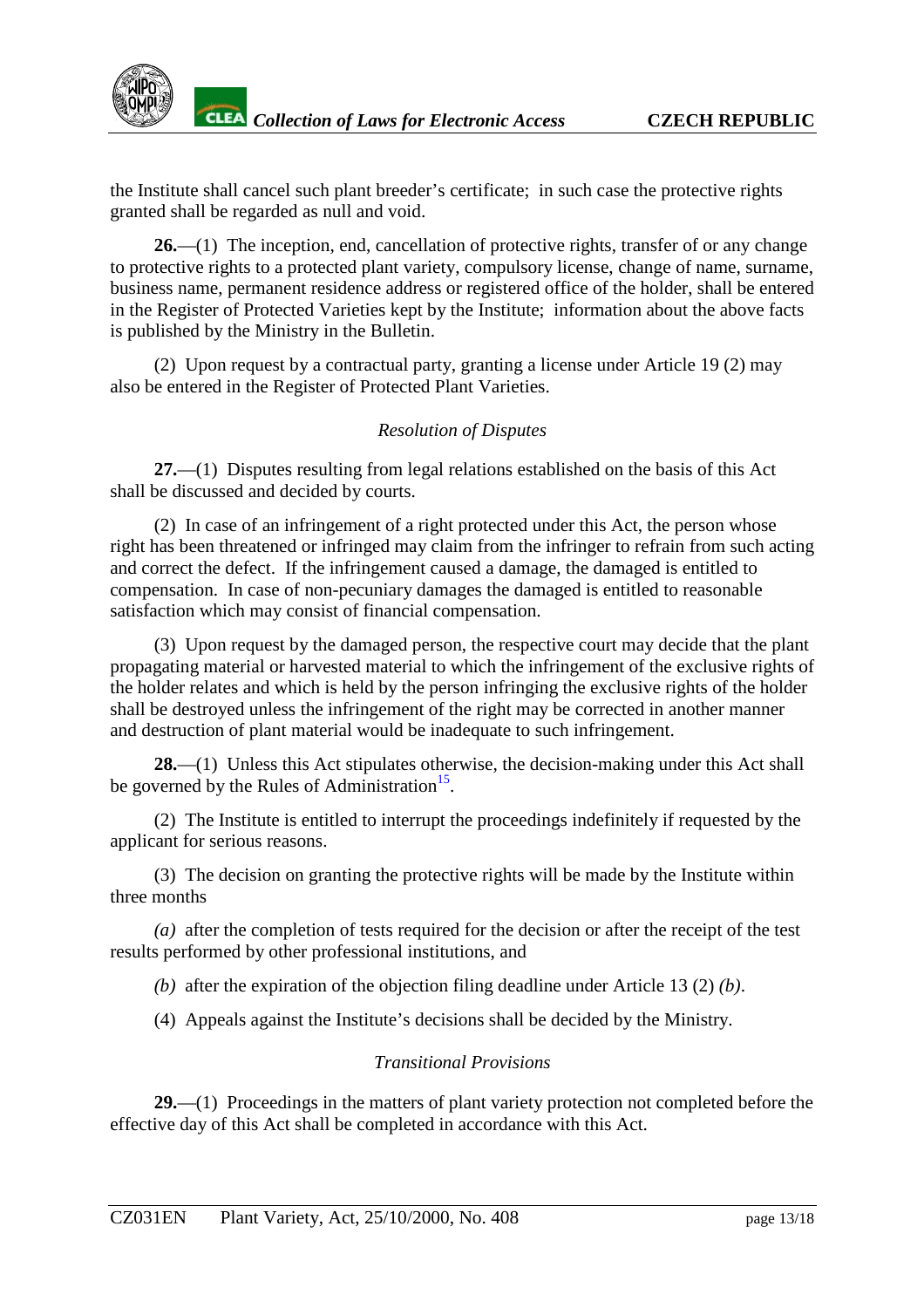(2) Unless this Act stipulates otherwise, legal relations that arose before its effective date shall be governed by this Act; however, the inception of such legal relations and claims arising from them before the effective day of this Act shall be resolved in accordance with the existing regulations.

(3) On the effective day of this Act rights and obligations under this Act shall become effective for the owner of breeder's certificate granted under the existing regulations; the duration of such breeder's certificate, however, shall be counted as per Act No. 132/1989 Coll. in the wording of Act No. 93/1996 Coll. The exclusive right of the holder to a variety, which under this Act is considered as an initial variety, shall not relate to plant varieties for which the breeder's certificate has been granted under the existing regulations and which can be considered as significantly derived plant varieties under this Act.

**30.** Protective rights may also be granted to varieties the propagating material or harvested material of which was not sold or provided for use to third persons by the breeder or with his consent for more than four years and in case of trees for more than six years before the effective date of this Act, if the varieties are varieties of genera or plant species or their hybrids not covered by the existing regulations. In such case the application for the grant of protective rights must be filed by the latest within one year of the effective day of this Act and at the time of the application filing the variety must be registered in the State Variety Book (National List) under a special legal regulation[6](#page-17-0) or must enjoy legal protection in a member country. The duration of protective rights specified in Article 23 (1) shall be shortened in such case by the time calculated from the day of the entry of the plant variety in the State Variety Book until the effective date of the grant of the protective rights to variety or by the time calculated from the day of grant the protective rights to variety in the member country until the effective date of granting the protective rights to variety under this Act.

**31.** If before the effective date of this Act a third person, to which the existing regulations on the protection of rights to varieties do not apply, exploits the variety of plant genera and species or the hybrids thereof, the holder under this Act is obliged to allow such third person free of charge further exploitation of this variety until the end of the year, or, in case of trees, until the end of the second year following after the year in which this Act became effective; after the expiration of the above period, the holder is obliged to allow such third person to further exploit the variety for an usual license charge.

#### PART TWO

## AMENDMENT OF ACT NO. 92/1996 COLL., ON PLANT VARIETIES, SEED AND PLANTING MATERIAL OF CULTIVATED PLANTS, AS AMENDED

**32.** Act No. 92/1996 Coll. on plant varieties, seed and planting material of cultivated plants, in the wording of Act No. 357/1999 Coll. and Act No. 153/2000 Coll., shall be amended as follows:

1. In Article 2 *(a)* shall be as follows:

"*(a)* plant variety means a plant grouping within the lowest rank of botanical classification, which can be defined by expression of characteristics resulting from a certain genotype or combination of genotypes, distinguishable from any other plant grouping by the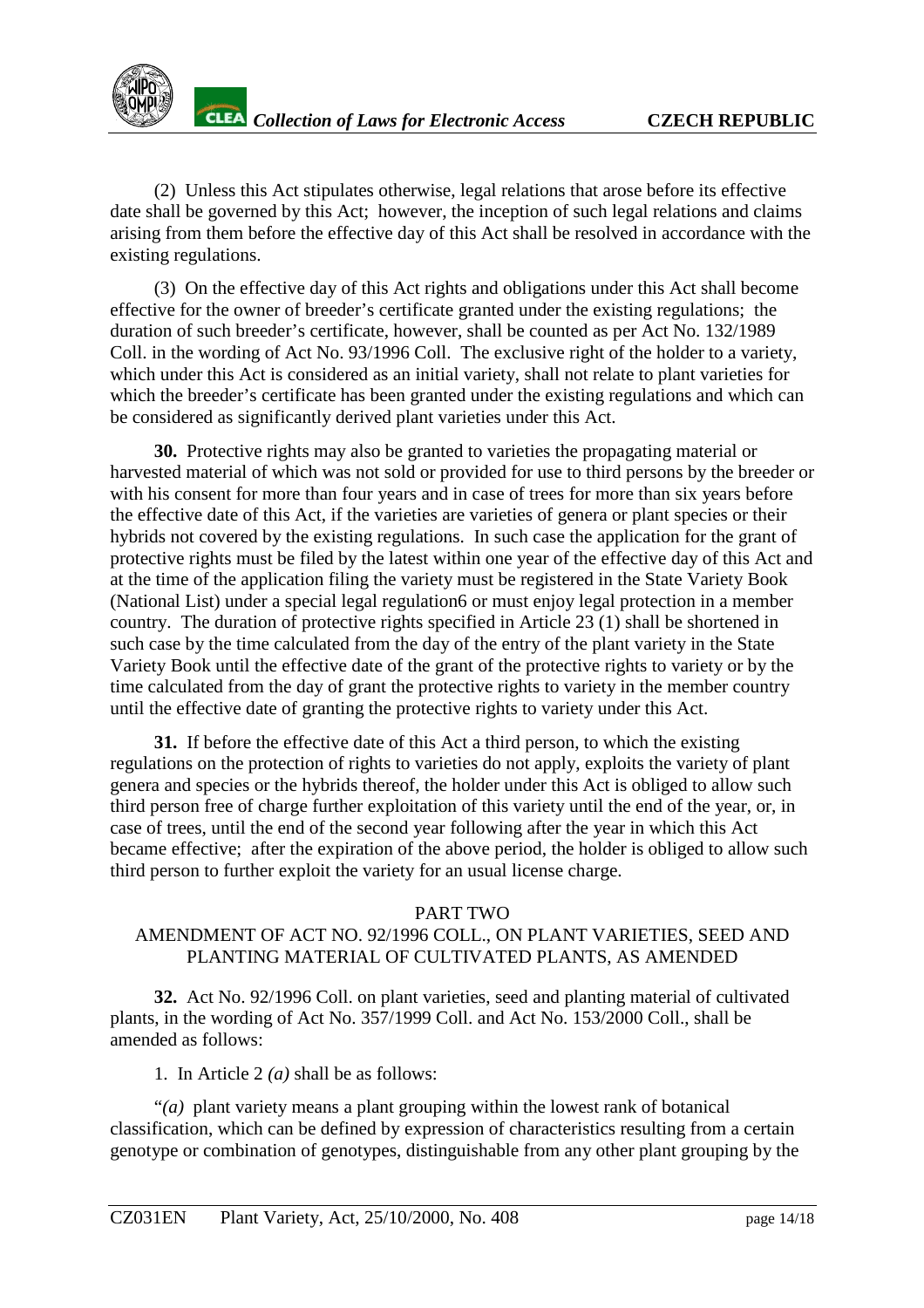expression of at least one of these characteristics and considered as a unit with regard to its suitability being propagated unchanged,".

2. In Article 8 (2) and (3) shall be as follows:

"(2) Variety shall be deemed to be uniform if it is sufficiently uniform in characteristics which are included in the examination for distinctness, as well as characteristics used for the variety description, subject to the variation that may reasonably be expected from the particular features of its propagation.

(3) A variety shall be deemed to be stable if the expression of the characteristics included in the examination of distinctness as well as characteristics used for the variety description, remain unchanged after repeated propagation or, in the case of a particular cycle of propagation, at the end of each such cycle".

3. In Article 21, a new paragraph 3 shall be inserted after paragraph 2 as follows:

"(3) For the purpose of import and marketing, ornamental varieties of species listed in the list of species shall be considered as varieties of species not listed in the list of species".

The existing paragraph 3 shall become paragraph 4.

4. In Article 22 (2), the following sentence shall be added at the end of subparagraph *(g)*: "For fruit trees, hops and vines the maintainer of variety not protected under special legal regulatio[n3](#page-17-0) must express his consent only in respect of the certification of the mother stocks, buds and rootstocks.".

5. In Article 31, a new paragraph 3 shall be inserted after paragraph 2 as follows:

"(3) For species not listed in the list of species, the registration obligation under paragraph (1) shall not relate to a person producing or putting into market commercial propagating material of ornamental species.".

The existing paragraph 3 and 4 shall become paragraph (4) and (5).

#### PART THREE REPEALING PROVISIONS

**33.** The following is hereby repealed:

1. Act No. 132/1989 Coll., on the legal protection of new varieties of plants and breeds of animals, as amended by Act No. 93/1999 Coll. and Act No. 206/2000 Coll.

2. Decree No. 133/1989 Coll. implementing some of the provisions of Act No. 132/1989 on the legal protection of new varieties of plants and breeds of animals, as amended by Decree No. 514/1999 Coll.

3. Decree No. 134/1989 Coll. setting out the list of economically significant genera and species of plants and animals, as amended by Decree No. 515/1999 Coll. and Decree No. 118/2000 Coll.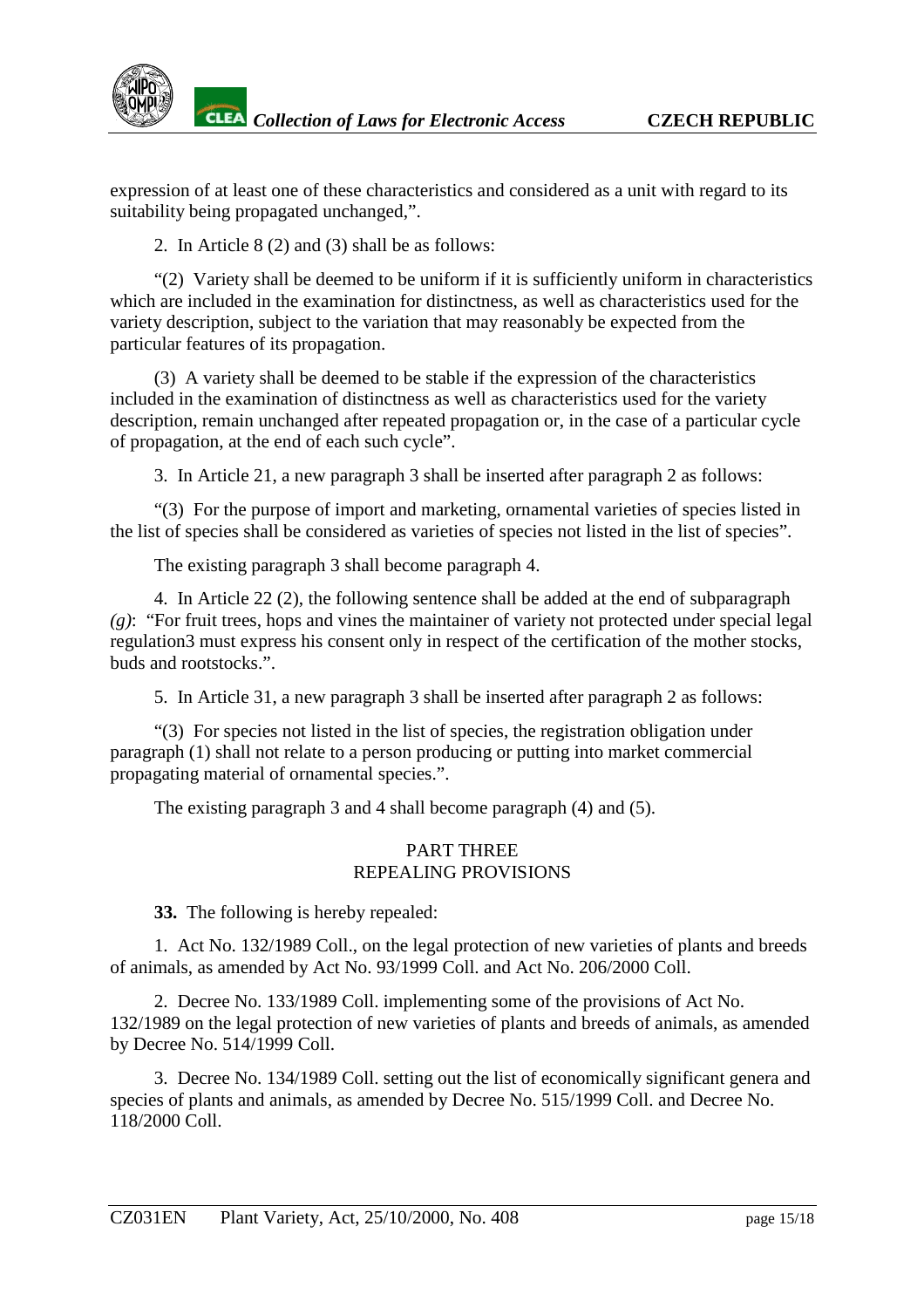

## PART FOUR FORCE

**34.** This Act shall enter into force on 1 February 2001.

**Klaus** by own hand **Havel** by own hand **Zem**a**n** by own hand

ANNEX NO. 1 TO ACT NO. 408/2000 COLL.

# **Plant Species List [Article 19 (10)]**

| Cereals:                                   |                         |  |
|--------------------------------------------|-------------------------|--|
| Avena sativa L.                            | Oats                    |  |
| Hordeum vulgare L.                         | <b>Barley</b>           |  |
| Secale cereale L.                          | Rye                     |  |
| Triticosecale Wittm.                       | Triticale               |  |
| Triticum aestivum L. emend. Fiori et Paol. | Common wheat            |  |
| Triticum durum Desf.                       | Durum wheat             |  |
| Triticum spelta L.                         | Spelt wheat             |  |
| Fodder plants:                             |                         |  |
| Lupinus luteus L.                          | Yellow lupin            |  |
| Medicago sativa L.                         | Lucerne                 |  |
| Pisum sativum L. (partim)                  | Field pea               |  |
| Trifolium alexandrinum L.                  | Berseem/Egyptian clover |  |
| Trifolium resupinatum L.                   | Persian clover          |  |
| Vicia faba L.                              | Field bean              |  |
| Vicia sativa L.                            | Common vetch            |  |
| Potatoes:                                  |                         |  |
| Solanum tuberosum L.                       | Potatoes                |  |
| Oil and fibre plants:                      |                         |  |
| Brassica napus L. (partim)                 | Swede rape              |  |
| Brassica rapa L. (partim)                  | Turnip rape             |  |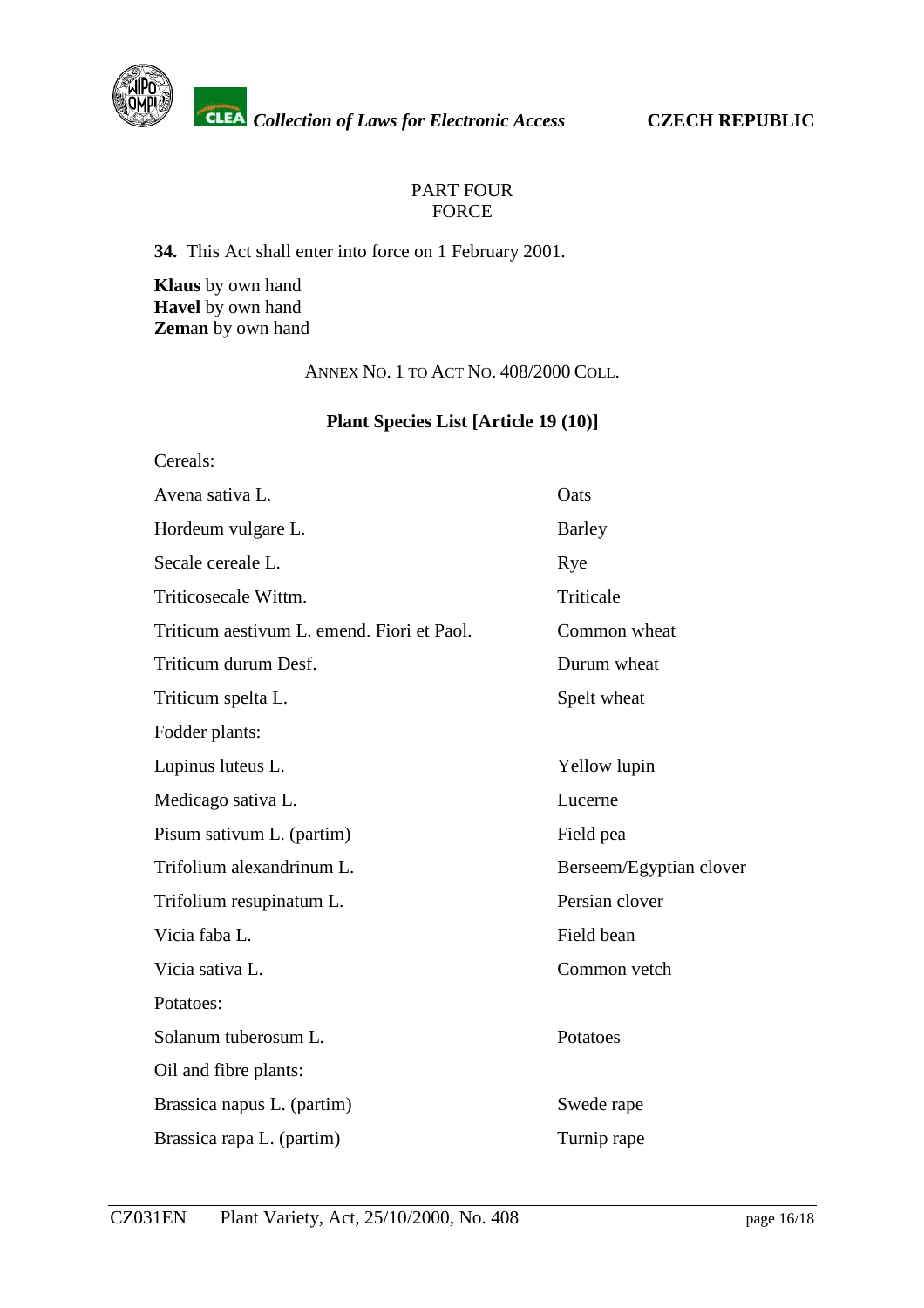

Linum usitatissimum L. Linseed (except flax)

## ANNEX NO. 2 TO ACT NO. 408/2000 COLL.

## **Maximum area of arable land [Article 19**  $(11)(c)$ **]**

| 1.                                                                                               |                               | 2.                                                | 3.                                                                                          | 4.                                          |                                               |
|--------------------------------------------------------------------------------------------------|-------------------------------|---------------------------------------------------|---------------------------------------------------------------------------------------------|---------------------------------------------|-----------------------------------------------|
| Average price<br>category of agricultural<br>land (including arable<br>land) in cadastral areas* |                               | <b>Average</b><br>yield of cereals<br>in $t/ha**$ | <b>Maximum</b><br>area (ha) of<br>arable land on<br>which a small<br>grower operates<br>*** | <b>Conversion coefficient</b><br>$(ph)****$ |                                               |
| <b>Category</b><br>denomination                                                                  | <b>CZ</b><br>K/m <sup>2</sup> |                                                   |                                                                                             | <b>Convers</b><br>ion coefficient<br>symbol | <b>Conver</b><br>sion<br>coefficient<br>value |
| va                                                                                               | less<br>than $3.5$            | 3.40                                              | 27<br>va                                                                                    | ka                                          | $\mathbf{1}$                                  |
| vb                                                                                               | 3.51<br>$-4$                  | 3.91                                              | 23<br>vb                                                                                    | kb                                          | 1.17                                          |
| <b>VC</b>                                                                                        | 4.01<br>$-6$                  | 4.17                                              | 22<br><b>VC</b>                                                                             | kc                                          | 1.23                                          |
| vd                                                                                               | 6.01<br>$-8$                  | 4.73                                              | 19<br>vd                                                                                    | kd                                          | 1.42                                          |
| ve                                                                                               | mor<br>e than 8               | 5.51                                              | 17<br>ve                                                                                    | ke                                          | 1.59                                          |

Maximum acreage calculation formula:

va x ka + vb x kb + vc x kc + vd x kd + ve x ke = ph

Explanation of symbols used in the maximum acreage calculation formula:

va, vb, vc, vd, ve — — maximum land acreage in individual categories according to column 3

ka, kb, kc, kd, ke —conversion coefficients according to column 4,

ph —converted value (maximum acreage).

*\* Decree No. 215/1995 Coll. stipulating the list of cadastral areas and their adjoined average prices of agricultural land in the wording of Decree No. 282/1996 Coll., Decree No. 285/1997 Coll., Decree No. 262/1998 Coll. and Decree No. 298/1999 Coll.*